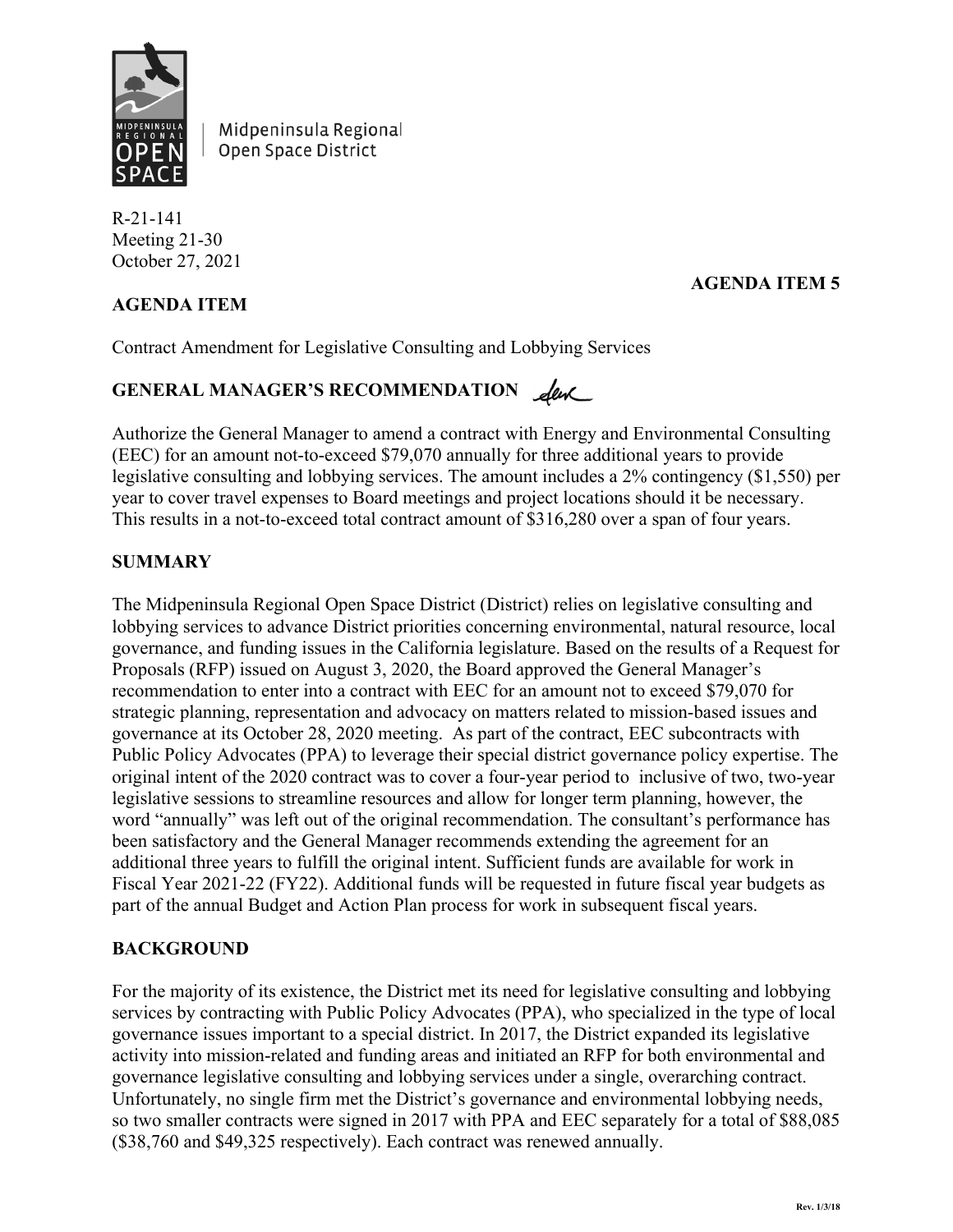With the conclusion of the earlier contracts, the District proceeded to solicit proposals for a new four-year combined contract in 2020 as part of its RFP.

# **DISCUSSION**

## *Consultant Selection*

After the completion of a successful RFP process in 2020, EEC was selected based on their depth of knowledge and experience in relevant policy areas, as well as their approach to policy development and advocacy through fostering coalitions, which set them apart from the other applicants. EEC was selected as the most qualified consultant at a fair and reasonable price.

Over the past year, EEC, with PPA as a subconsultant, has performed very well to further District goals and priorities. Their accomplishments include:

- Worked with Assemblymember Berman's office to secure an \$8 million state general fund budget allocation to support the potential acquisition of Cloverdale Ranch.
- Worked with Senator Cortese to secure a \$2 million state general fund allocation to support the District's Highway 17 Crossings project.
- Worked with a coalition of stakeholders to have \$500 million allocated in the state budget over three years for long-time District partner - State Coastal Conservancy.
- Worked with a coalition of stakeholders to have \$353 million allocated in the state budget over three years for long-time Midpen partner - Wildlife Conservation Board.
- Continued to provide guidance and leadership in facilitating discussions with legislators, state agencies, the Newsom Administration, and stakeholders to promote a new definition for underserved communities to increase funding eligibility for conservation projects in the Bay Area.
- At the District's behest, provided feedback and guidance to the California Landscape Stewardship Network in its support of the "Cutting the Green Tape" initiative like the statutory CEQA exemption pilot successfully included in the resources trailer bill, SB 155, signed by the Governor.
- Enabled the creation of a statewide Ecologically Sensitive Vegetation Management (ESVM) Working Group to channel stakeholder advocacy work supporting biodiversity protection as part of wildfire fuel reduction work.

The original intent of the 2020 contract ratified by the Board was to cover a four-year period to include two, two-year legislative sessions to streamline resources and allow for longer term planning, however the word "annually" was left out of the original recommendation. This amendment will allow the District to fulfil the original intent.

# **FISCAL IMPACT**

There are sufficient funds in the FY22 budget to cover the cost of the recommendation this fiscal year. Sufficient funds in FY23 (the second year of the recommended two-year contract) will be included in the upcoming Budget and Action Plan development process.